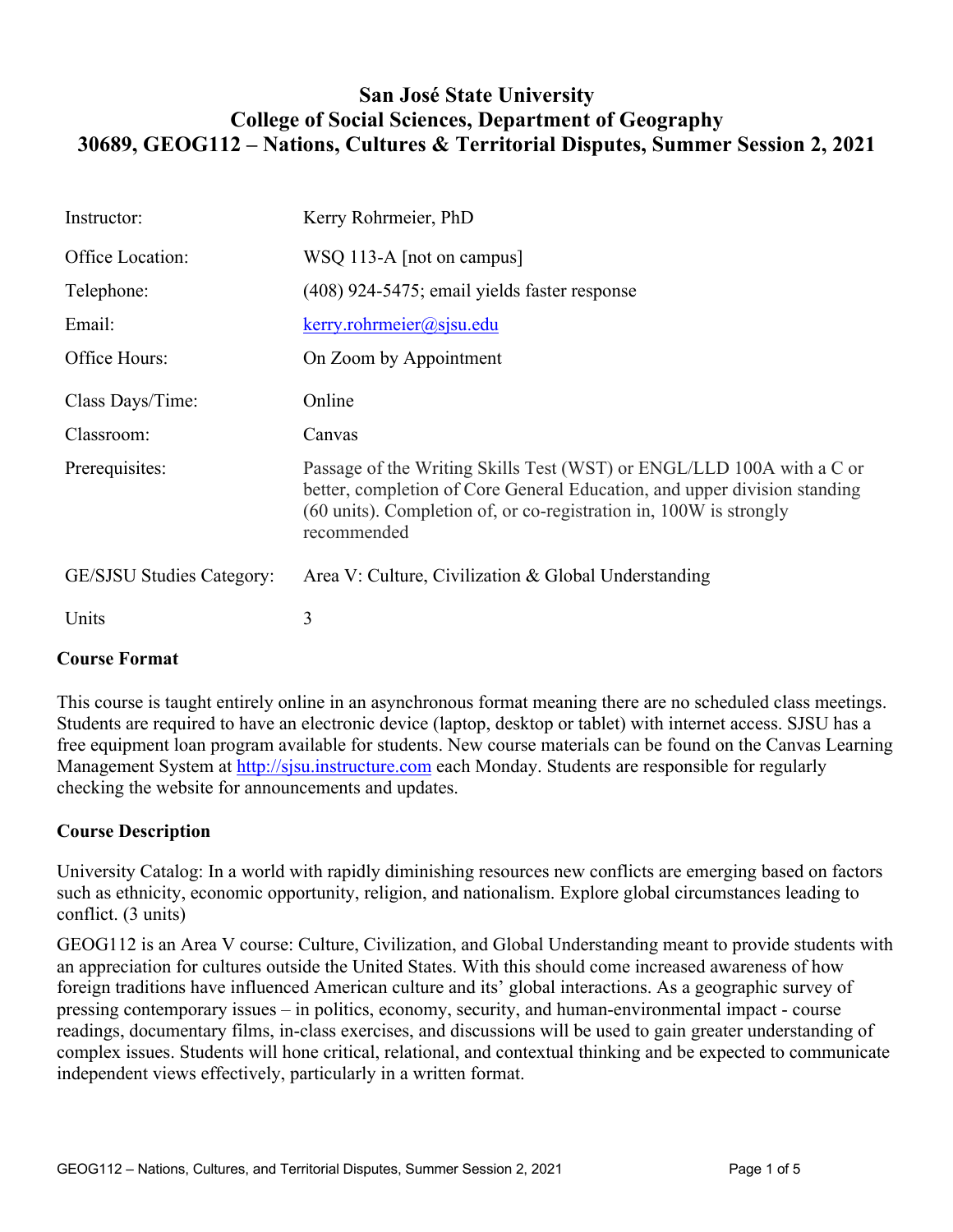#### **GE Learning Outcomes (GELO)**

Upon successful completion of this GE course, students will be able to:

- GELO 1) Compare systematically the ideas, values, images, cultural artifacts, economic structures, technological developments, and/or attitudes of people from more than one culture outside the U.S.
- GELO 2) Identify the historic context of ideas and cultural traditions outside the U.S., and how they have influenced American culture.
- GELO 3) Explain how a culture outside the U.S. has changed in response to internal and external pressures.

# **Required Texts/Readings**

MLK Library subscribes to *CQ Researcher*. All required journal article readings are available for free online with student login.

## **Course Requirements and Assignments**

SJSU classes are designed such that to be successful, it is expected students will spend, for each unit of credit, a minimum of 45 hours over the length of the course (normally three hours per unit per week) for instruction, preparation/studying, or course related activities, including but not limited to internships, labs, and clinical practica. Other course structures will have equivalent workload expectations as described in the syllabus.

- Active online participation is **weekly assignments** is imperative to your overall grade in this online course (51% of your total grade), and so frequent discussion and engagement on Canvas is expected each week. In addition to posting individual assigned content in the forums you must read through fellow classmate posts and reply to at least two classmate responses per topic (GELO 1).
- **Student groups** will be tasked to lead an assigned CQ Researcher article (GELO 3). This will include preparation of summary slides on the reading along with supplementary materials to enhance said content. Once the online discussion forum goes live the student groups are responsible for not just adding individual responses, but also to moderate classmate posts. This includes commentary or further questioning. At the end of the week the student group will email a recap to the instructor. Students in the group earn the same grade unless the instructor is notified early on that members are not contributing equally.
- Links to several academy award winning **documentary films** are posted to complement readings. Twice during the term, you are to demonstrate in writing how you have thought critically about narratives or images shown on the film and how it relates to global geography and the social sciences (GELO 2). Each essay must be three typed pages (double-spaced, 12-point Times New Roman font, with 1" margins on all sides) summarizing new facts gained along with a thought-provoking critique. Film essays must include a word count noted at the end [750 words minimum].
- A **Review Article** is a concise paper usually written by an editor that summarizes, compares, and contrasts all recent findings on a specific topic or theme. Create a 500-word review article,  $+$  or  $-$  25 words, tying together any two CQ Research articles assigned this term (GELO 1). Your article must be one typed page (single-spaced, 12-point times new roman font with no more than 1" margins on all sides).

## **Final Examination**

The final exam is a two-part essay question. What you have gained from this course, and how will a global understanding apply to your postgraduate goal(s)? (GELO 2). Cite specific learning examples to support your argument.

## **Grading Information**

Success in this course is based on the expectation that students will spend, for each unit of credit, a minimum of 45 hours over the length of the course (normally three hours per unit per week) for instruction, preparation/studying, or course related activities.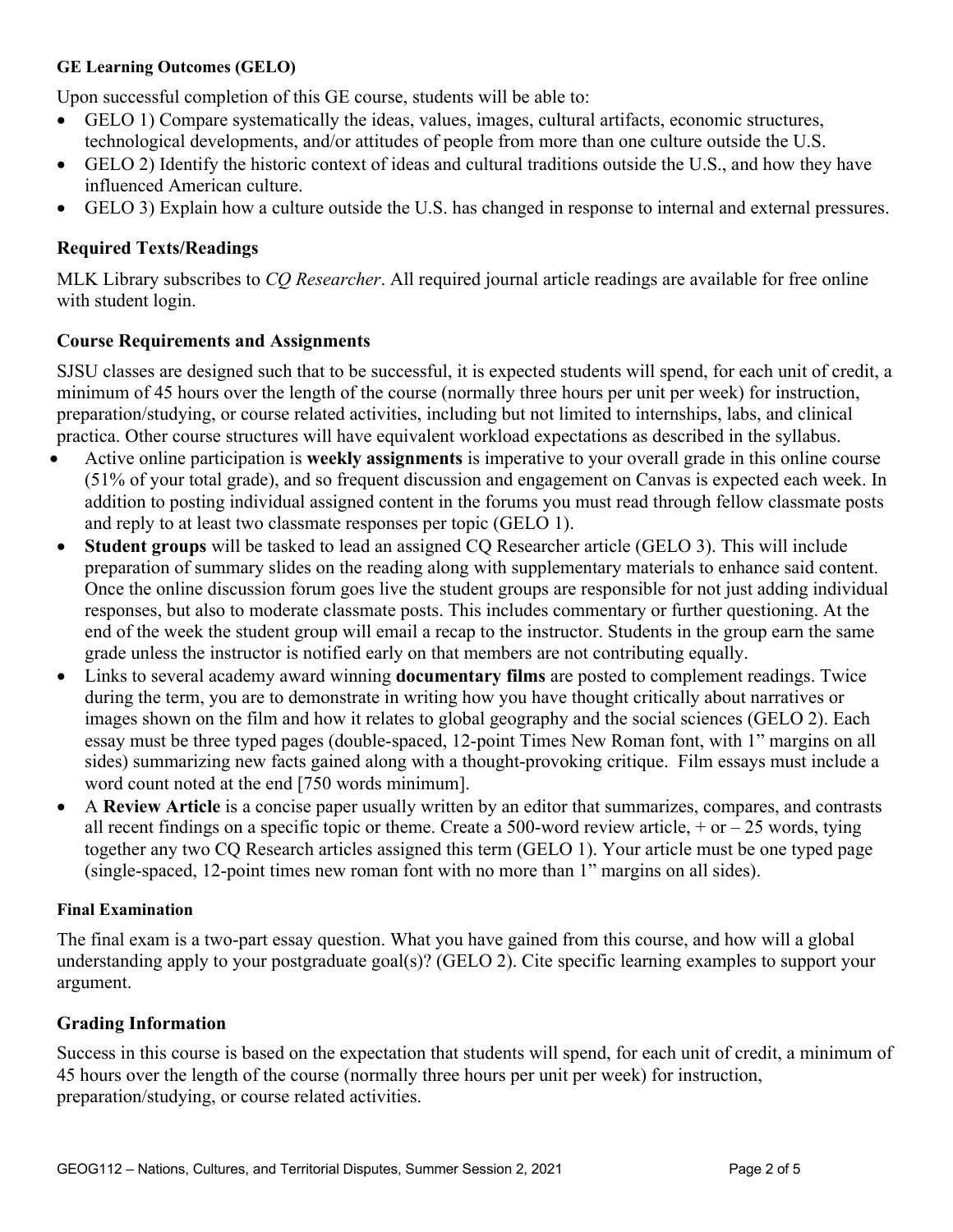|                                                      | <b>Points Possible</b> |
|------------------------------------------------------|------------------------|
| 16 Assignments                                       | $480(30)$ pts each)    |
| Student Group (presentation, facilitation and recap) | 100                    |
| Film Essay 1                                         | 50                     |
| Film Essay 2                                         | 50                     |
| <b>Review Article</b>                                | 200                    |
| Final Exam                                           | 110                    |
| <b>TOTAL</b>                                         | $1,\!000$              |

#### **SCALE:**

| $A+ = 98\%$           | $A = 94-97\%$   | $A = 90-93\%$        |
|-----------------------|-----------------|----------------------|
| $B_{+} = 87 - 89\%$   | $B = 84 - 86\%$ | $B = 80-83\%$        |
| $C_{\pm} = 77 - 79\%$ | $C = 74-76\%$   | $C = 70-73\%$        |
| $D_{+} = 67 - 69\%$   | $D = 60 - 66\%$ | $D = 51 - 59\%$      |
|                       |                 | $F = \frac{50\%}{6}$ |

All students have the right, within a reasonable time, to know their academic scores, to review their gradedependent work, and to be provided with explanations for the determination of their course grades. In keeping with this policy, and to making grading responsive. All assignments are due as stated on the Course Schedule and Canvas. **Late work is not accepted.** Please save all your work until after you have checked your final course grade. Then if you have questions about your final grade, you can bring in past work, and if necessary, corrections can be made.

#### **Grading Information for GE**

Passage of the Writing Skills Test (WST) or ENGL/LLD 100A with a C or better (C‐ not accepted), and completion of Core General Education are prerequisite to all SJSU Studies courses. Completion of, or coregistration in, 100W is strongly recommended. A minimum aggregate GPA of 2.0 in GE Areas R, S, & V shall be required of all students.

#### **Academic Dishonesty**

Plagiarism in any form is unacceptable and will merit a 0 for the assignment. Students who are suspected of cheating during an exam will be referred to the Student Conduct and Ethical Development office and depending on the severity of the conduct, will receive a zero on the assignment or a grade of F in the course. Grade Forgiveness does not apply to courses for which the original grade was the result of a finding of academic dishonesty.

#### **University Policies**

Per University Policy S16-9 *(http://www.sjsu.edu/senate/docs/S16-9.pdf)*, relevant university policy concerning all courses, such as student responsibilities, academic integrity, accommodations, dropping and adding, consent for recording of class, etc. and available student services (e.g. learning assistance, counseling, and other resources) are listed on Syllabus Information web page (http://www.sjsu.edu/gup/syllabusinfo), which is hosted by the Office of Undergraduate Education. Make sure to visit this page to review and be aware of these university policies and resources.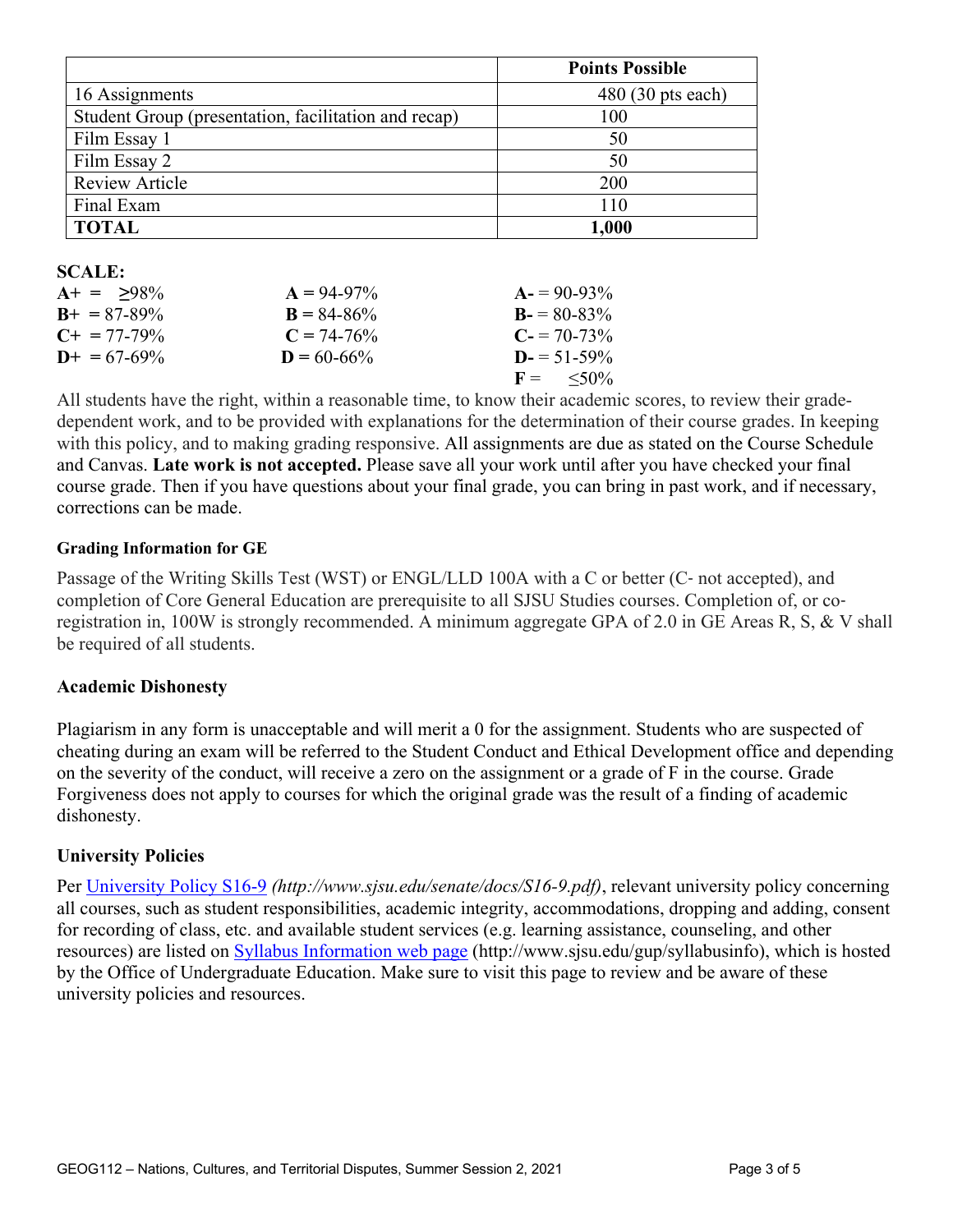# **GEOG112 – Nations, Cultures & Territorial Disputes Course Schedule**

This schedule is subject to change with fair notice. Changes will be posted online under Announcements. All readings are from *CQ Researcher* available for free through the MLK website. Films will be linked to the course canvas website.

| <b>Date</b>       | <b>Topics, Readings, Assignments</b>                                                                                                                                               |
|-------------------|------------------------------------------------------------------------------------------------------------------------------------------------------------------------------------|
| July 6            | Familiarize yourself with the Canvas webpage, meet your groupmates, review the syllabus,<br>check out all assignments and due dates, locate the readings on MLK Library and locate |
|                   | background materials in the Canvas 'Files' tab<br><b>Assignment 1: Introductions</b>                                                                                               |
| July 7            | THEME 1: LARGE-SCALE THREATS TO HUMANITY                                                                                                                                           |
|                   | Reading "The New Arms Race" 2020                                                                                                                                                   |
|                   | <b>Assignment 2: Discussion Forum</b>                                                                                                                                              |
| <b>July 8-9</b>   | Reading "Climate Change and Health" 2019 (Group A)                                                                                                                                 |
|                   | <b>Assignment 3: Discussion Forum</b>                                                                                                                                              |
|                   | Film: <i>Chasing Ice</i> – if you choose to write on this film for one of the two required film                                                                                    |
|                   | essay assignments then it is due at 11:59pm on 6/4                                                                                                                                 |
| July 10-11        | Reading "Cyberwarfare" 2020 (Group B)                                                                                                                                              |
|                   | <b>Assignment 17: Discussion Forum</b>                                                                                                                                             |
| July 12-13        | THEME 2: U.S. TRADE & GLOBALIZATION                                                                                                                                                |
|                   | Reading on "Pandemic Economy" 2020 (Group C)                                                                                                                                       |
|                   | <b>Assignment 4: Discussion Forum</b>                                                                                                                                              |
|                   | Film: American Factory - if you choose to write on this film for one of the two required                                                                                           |
|                   | film essay assignments then it is due at $11:59$ pm on $6/8$                                                                                                                       |
| July 14-15        | Reading "U.S. Foreign Policy in Transition" 2019 (Group D)                                                                                                                         |
|                   | <b>Assignment 5: Discussion Forum</b>                                                                                                                                              |
| July 16-17        | Reading on "European Union at a Crossroads" 2019 (Group E)                                                                                                                         |
|                   | <b>Assignment 6: Discussion Forum</b>                                                                                                                                              |
| July 18-19        | THEME 3: BORDER POLICY                                                                                                                                                             |
|                   | Reading "Global Migration" 2020 (Group F)                                                                                                                                          |
|                   | <b>Assignment 7: Discussion Forum</b>                                                                                                                                              |
|                   | <b>Assignment 8: Immigration Interview</b>                                                                                                                                         |
|                   | Film: Which Way Home – if you choose to write on this film for one of the two required                                                                                             |
|                   | film essay assignments then it is due at $11:59$ pm on $6/14$                                                                                                                      |
| <b>July 20-21</b> | THEME 4: TURMOIL IN THE MIDDLE EAST                                                                                                                                                |
|                   | Reading "Israeli-Palestinian Conflict" 2018 (Group G)<br><b>Assignment 9: Discussion Forum</b>                                                                                     |
| July 22-23        | Reading "Saudi Arabia's Uncertain Future" 2018 (Group H)                                                                                                                           |
|                   | <b>Assignment 10: Discussion Forum</b>                                                                                                                                             |
|                   | Film: The Square – if you choose to write on this film for one of the two required film                                                                                            |
|                   | essay assignments then it is due at $11:59$ pm on $6/18$                                                                                                                           |
| July 24-25        | Reading 'US-Iran Relations" 2019 (Group I)                                                                                                                                         |
|                   | <b>Assignment 11: Discussion Forum</b>                                                                                                                                             |
| July 26-27        | Reading on the Electoral College, 2019 (Group J)                                                                                                                                   |
|                   | <b>Assignment 12: Discussion Forum</b>                                                                                                                                             |
| July 28-29        | THEME 5: CHINA IN A GLOBAL CONTEXT                                                                                                                                                 |
|                   | Reading "China Rising" 2020 (Group K)                                                                                                                                              |